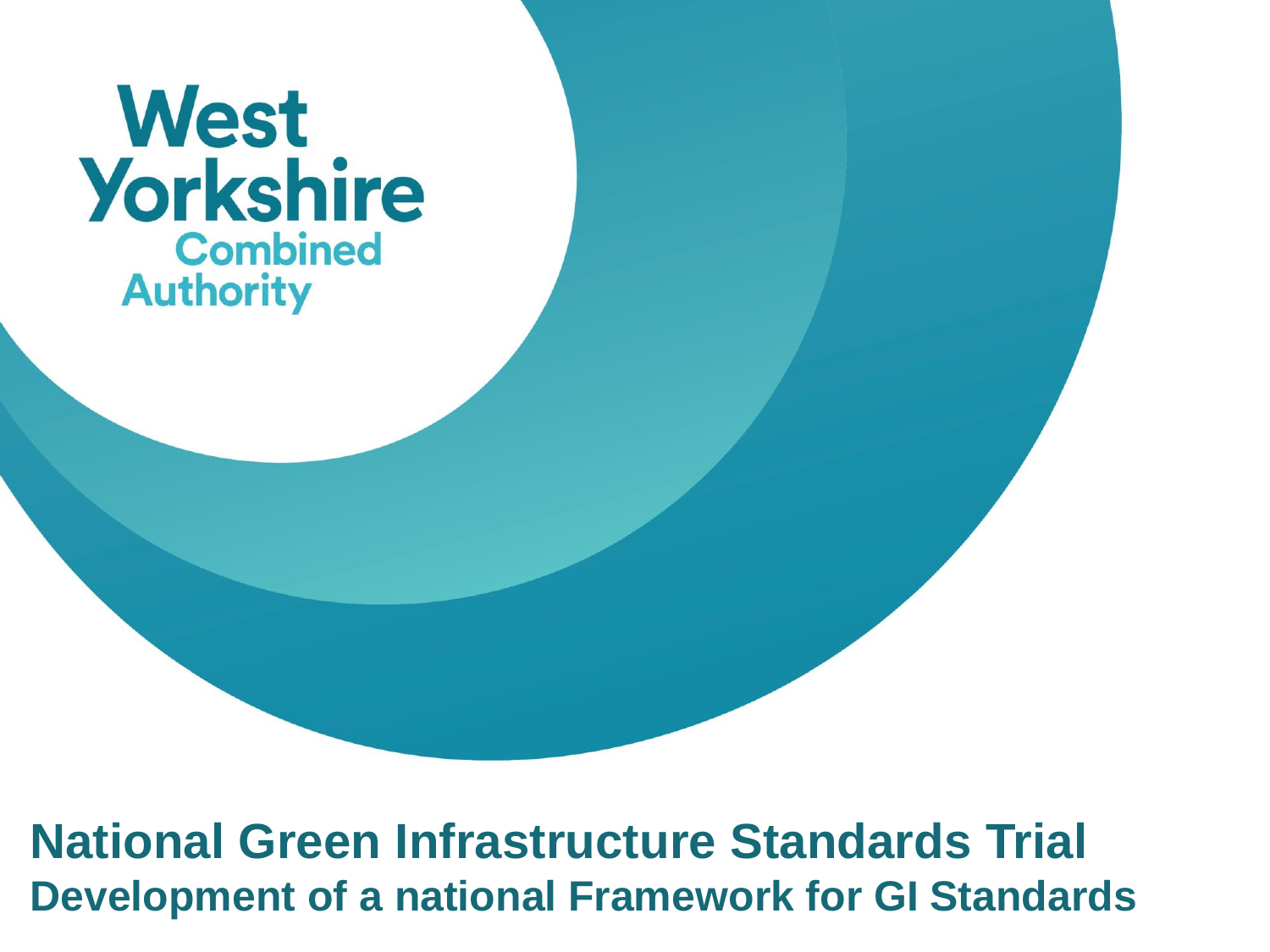# **Context - National project and LCR Strategy**

- LCR Green and Blue Infra Strategy and Delivery Plan adopted - December 2018
- Gov. 25 year Environment Plan includes commitment to develop national framework of GI standards
- 10 trial areas incl. West Yorkshire (through Devo Deal) – to test and strengthen draft Framework
- This phase 4 month trial area projects (**mid February 2021**)
- Soft launch planned for 2021 with further trialling
- Finalised national standards framework planned for final launch 2022
- Potential for incorporation into national planning guidance and policy



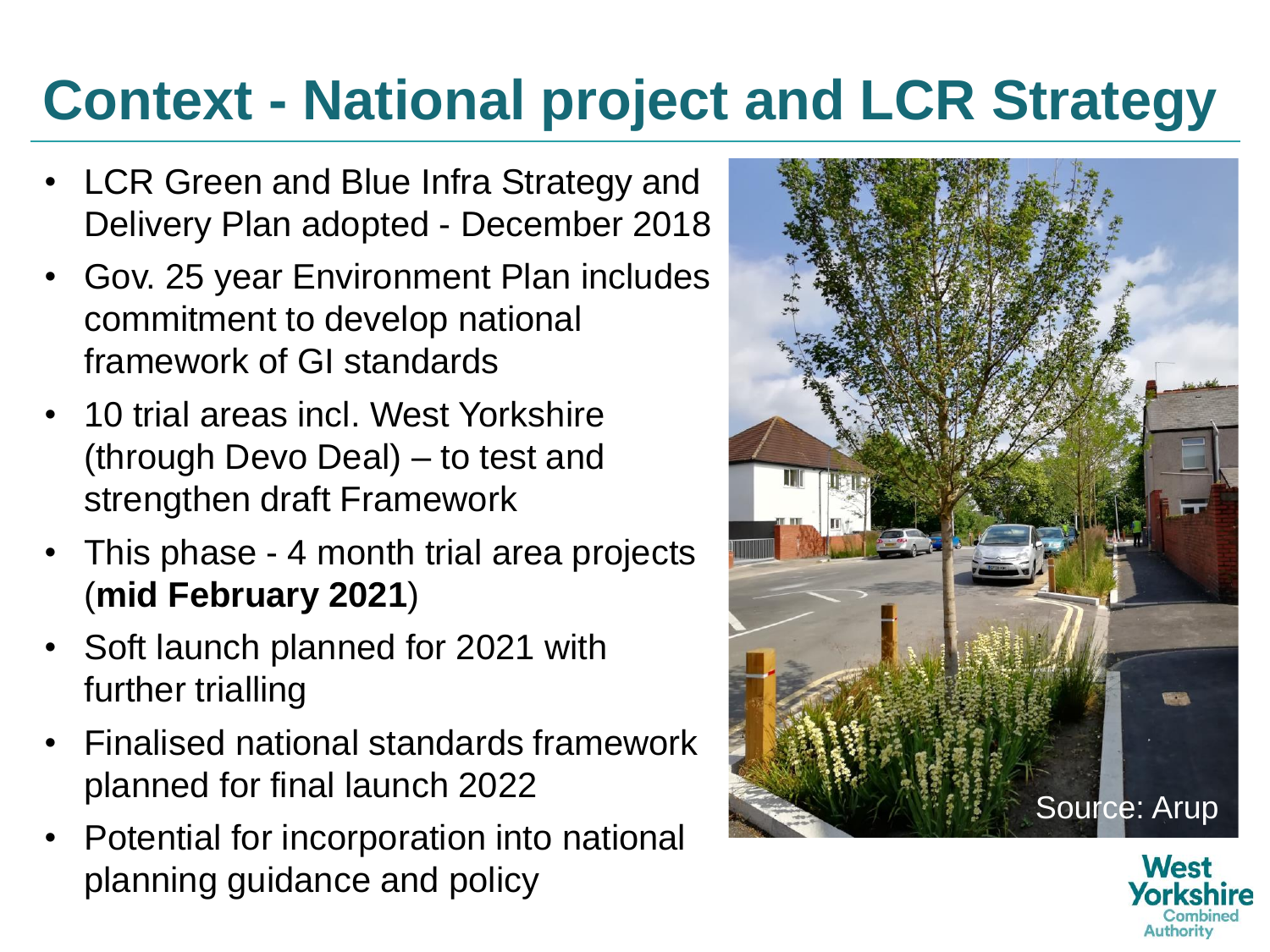# **Context - West Yorkshire project**

- 1. Use national draft Standards Framework to test LCR GBI Strategy and Delivery Plan and embed into CA policy and strategy **[CA action]**
- 2. Test how the draft Standard Framework (or elements) can be embedded into LCR Assurance Framework **[CA action]**
- 3. Use benchmarking data and new standards/tools **[CA/partners action]**
	- *To produce new mapping for regional/local strategies e.g. GBI Strategy; Nature Recovery Strategies*
	- *To identify areas in greatest need of nature recovery – build into local planning policy*
	- *To align with Emissions Reduction Pathway work and develop nature recovery/climate emergency investment pipelines*

**Provide feedback and evidence to Natural England on application and experience of using Standards Framework**

Milestone for completion – February 2021

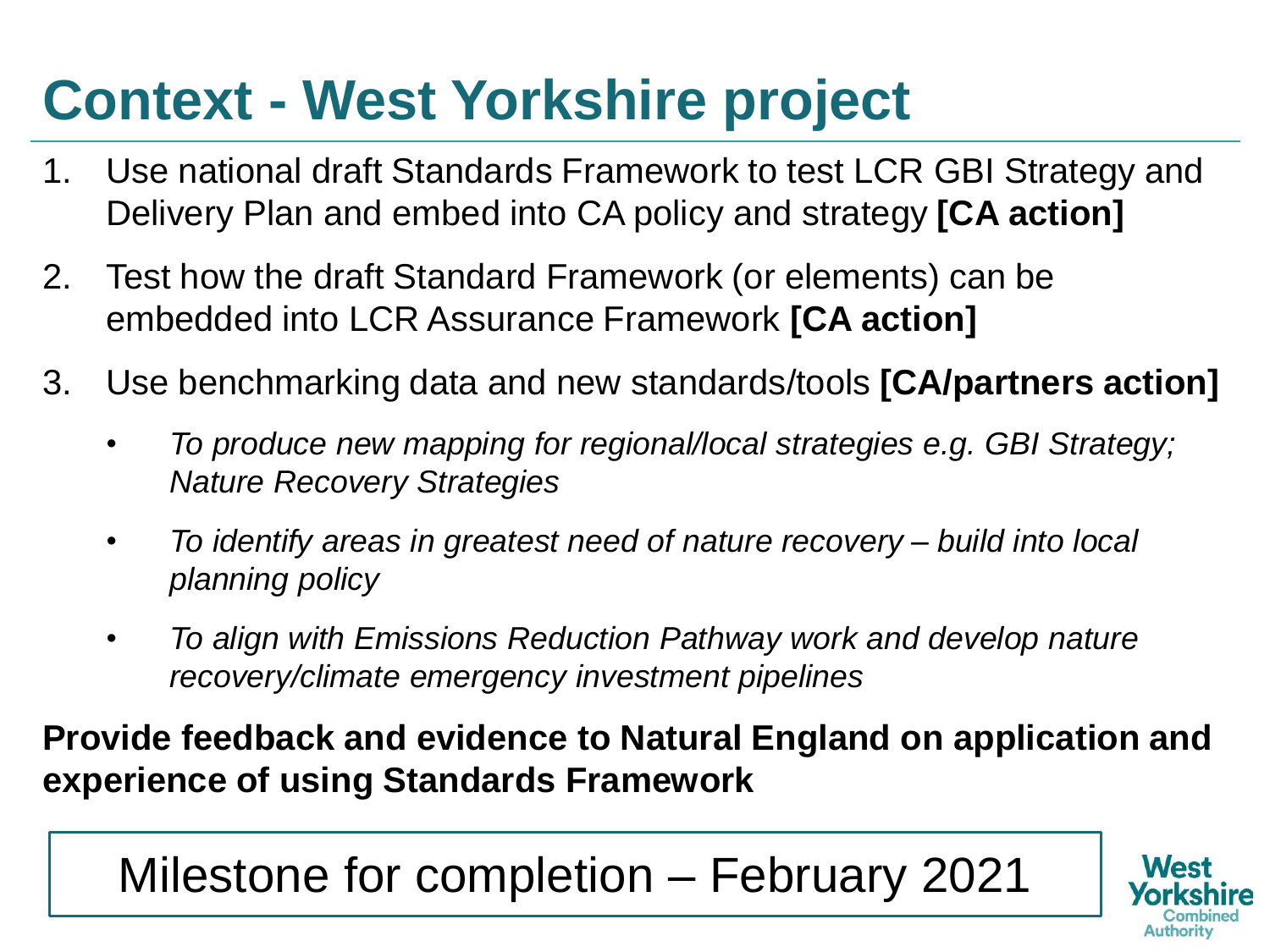

# **Summary of draft national Green Infrastructure Standards Framework**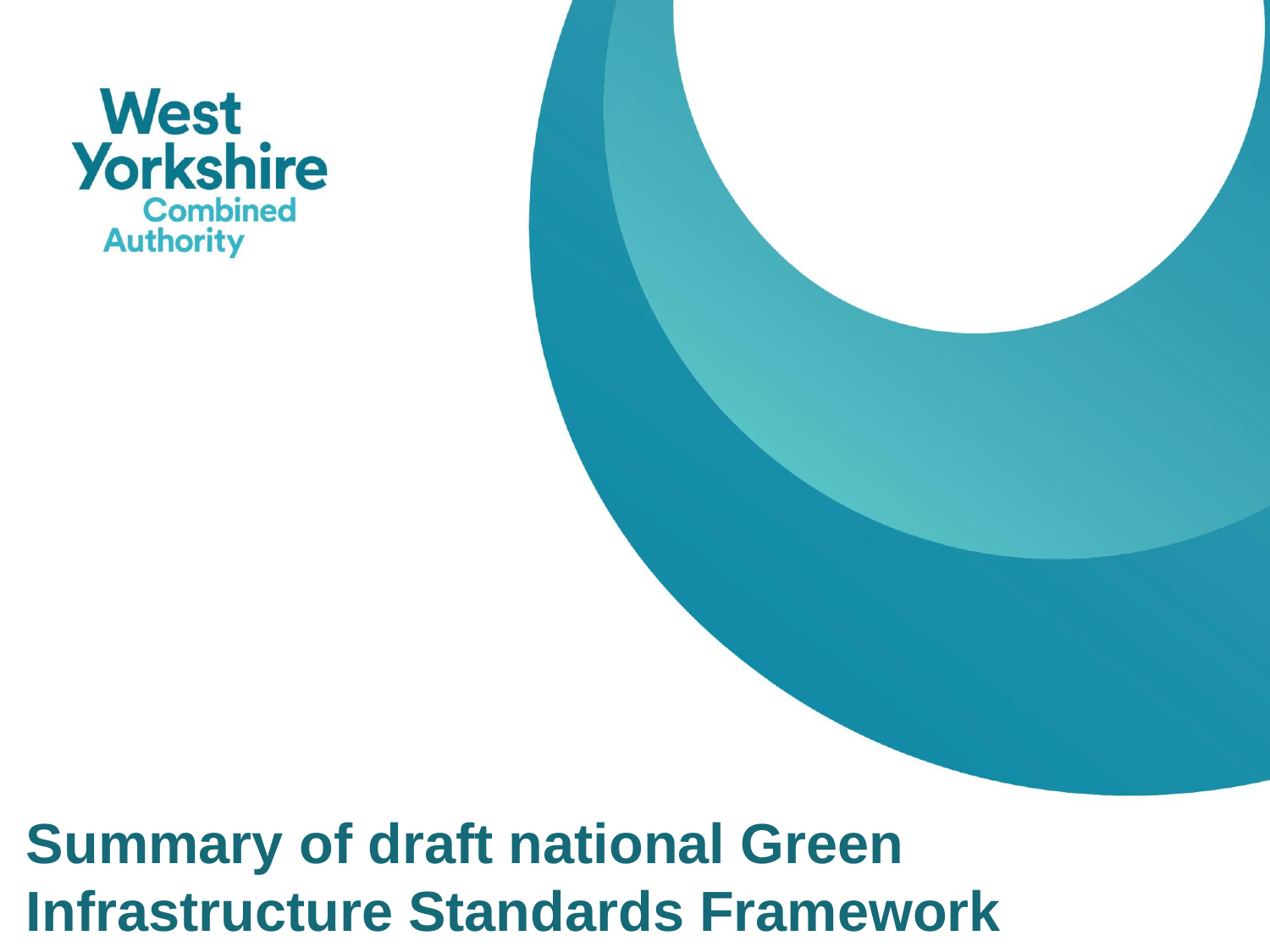# **Draft National GI Standards Framework**

#### **Principles of Good GI**

- 1. Multiple Benefits/Value
- 2. Partnership
- 3. Policy
- 4. Evidence
- 5. Planning and Design
- 6. Stewardship/ Governance

#### **GI Standards**

#### *Could include:*

- Updated Accessible Natural Greenspace Standards *e.g. Neighbourhood Greenspace standard - at least 10ha within 1km of a home)*
- Urban Greening Factors
- **Others TBC**

#### **Benchmarking/Mapping**

- Green and blue space land cover
- Greenness Ratio
- Accessible natural greenspace
- Woodland
- Public Rights of Way
- Socio-economic data
- *+ analyses based on above*

#### **Guidance**

- How to self assess against Principles of Good GI
- How to apply GI Standards Framework (incl. checklists, process maps for e.g. development managers)
- How to design GI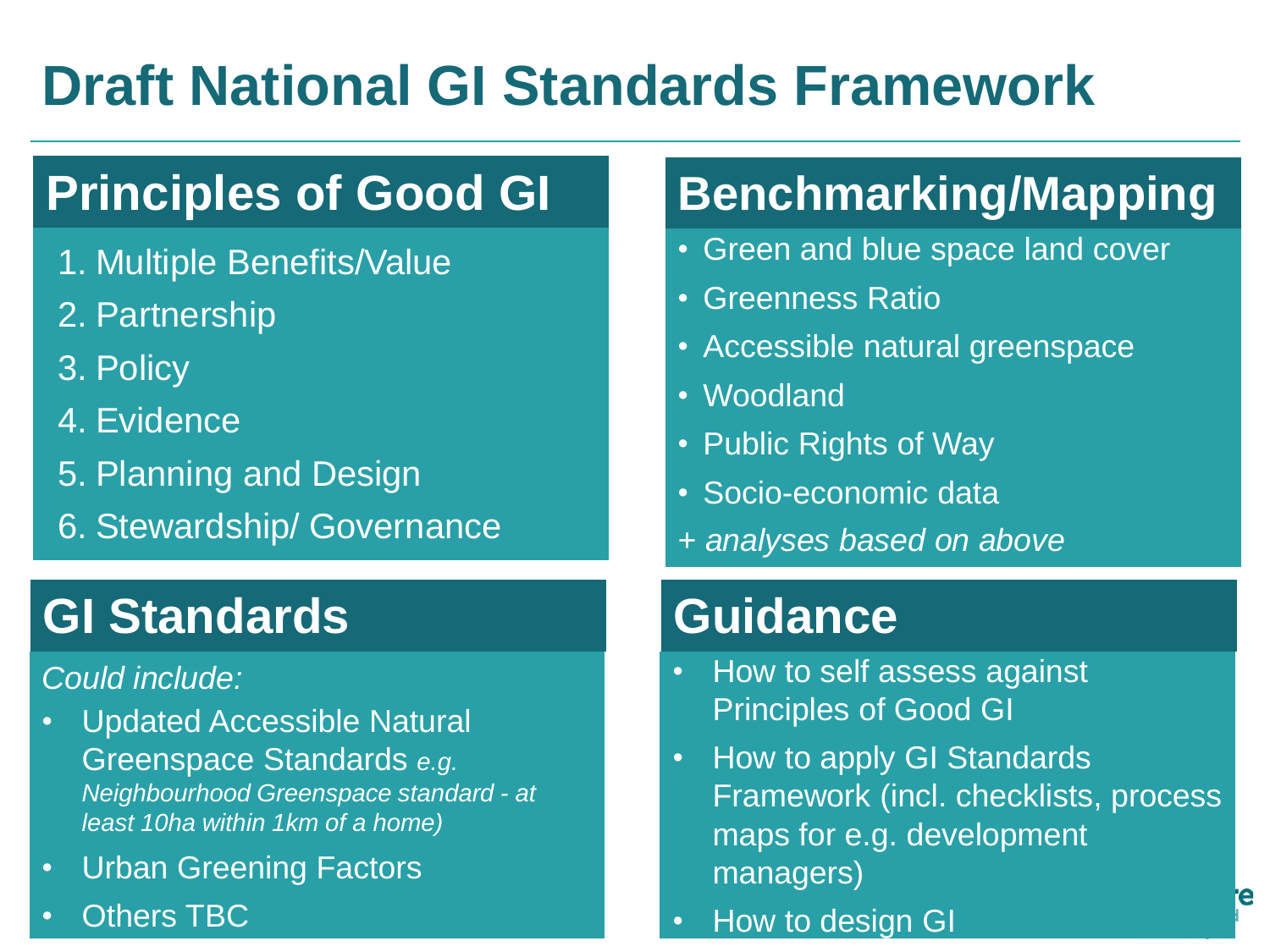# **Support available through Framework**

- Tools/guidance included in Standards Framework
	- Updated standards e.g. ANGSt; UGF
	- National mapping and analyses (e.g. greenness factor, green/blue land cover)
	- Process maps and checklists incl.
		- Developing Green Infrastructure Strategy (For Local Planning Authorities)
		- Incorporating Green Infrastructure Into Development (For Developers/Promoters)
		- Ensuring New Developments Deliver Good Green Infrastructure (For LPA Development Managers)
		- Incorporating Green Infrastructure into Neighbourhood Plans (for communities preparing a Neighbourhood Plan)
- Knowledge community of 10 trial areas across England

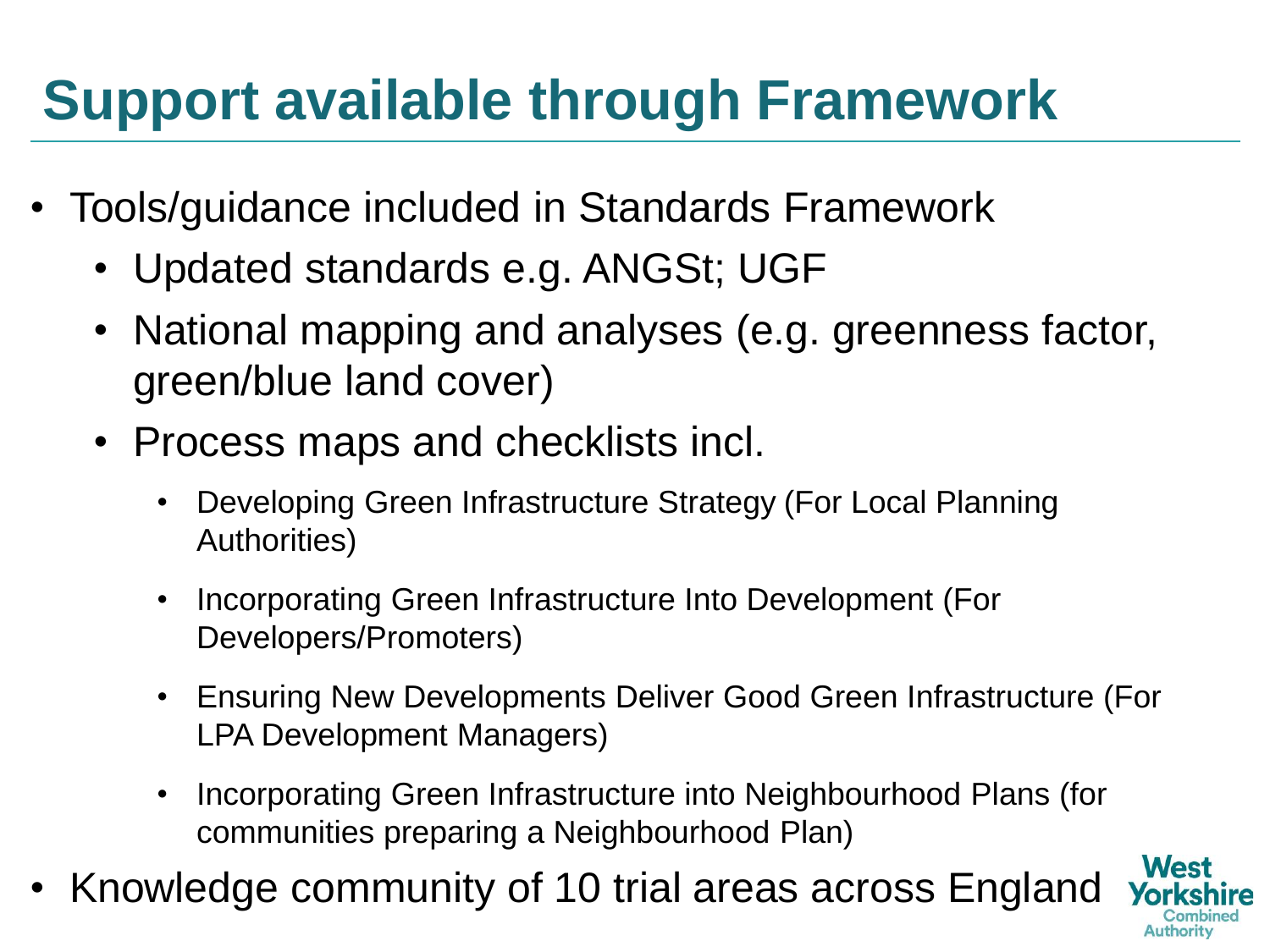#### **Principles of Good GI**



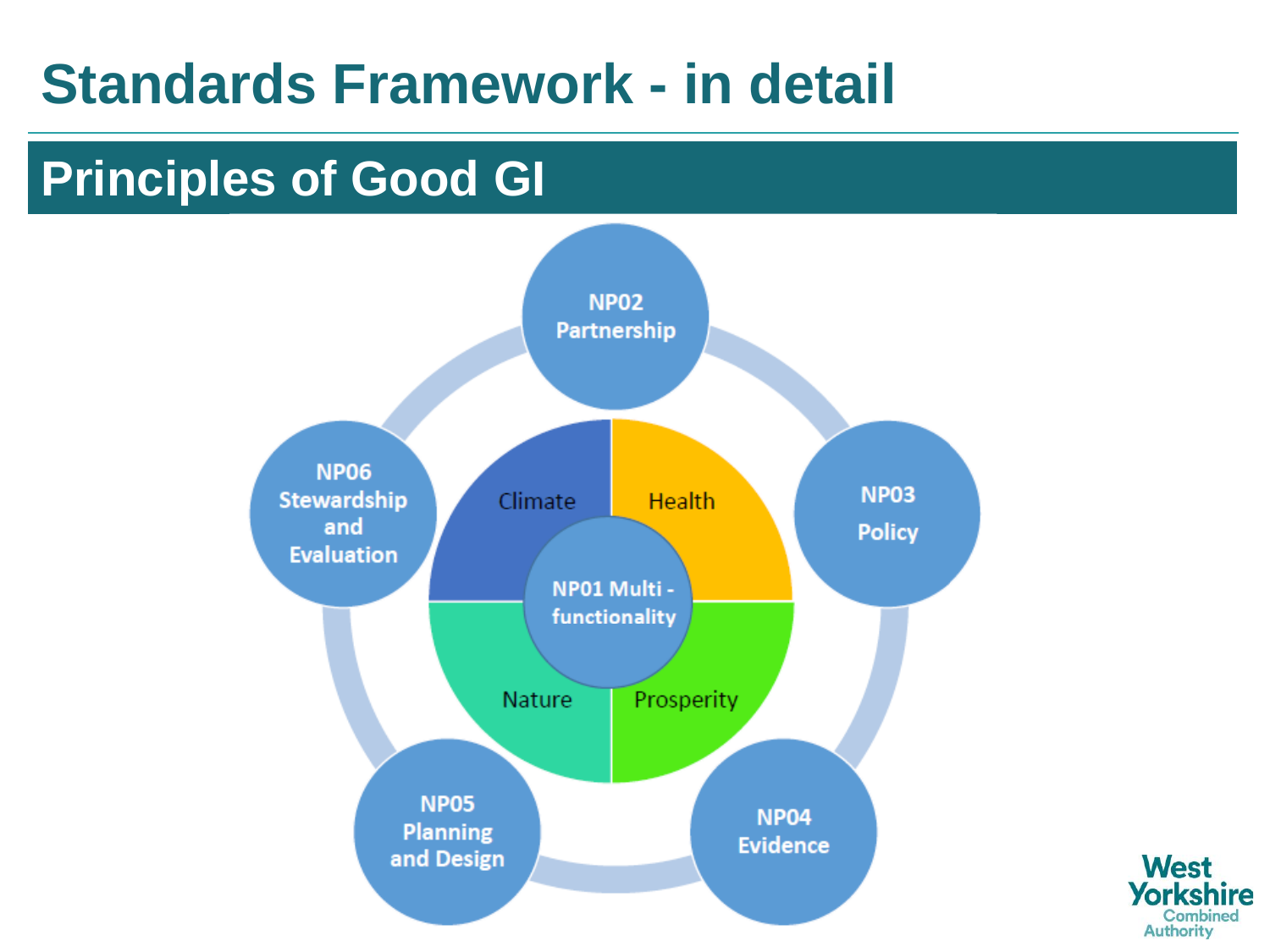#### **Principles of Good GI**

| <b>Multiple</b><br><b>Benefits and</b><br><b>Value</b>                               | NP01 Develop, design and deliver multi-functional Green infrastructure that delivers a<br>range of benefits for people, places and nature. This includes:<br>Health and wellbeing benefits;<br>a.<br>Thriving nature and biodiversity gains;<br>b.<br>Making places more resilient to climate change and helping to meet zero carbon targets;<br>C.<br>Adding value and supporting prosperous communities.<br>d. |    |  |  |  |
|--------------------------------------------------------------------------------------|------------------------------------------------------------------------------------------------------------------------------------------------------------------------------------------------------------------------------------------------------------------------------------------------------------------------------------------------------------------------------------------------------------------|----|--|--|--|
| <b>Partnership</b>                                                                   | NP02 Facilitate partnership working, collaboration and stakeholder engagement. Include<br>local authorities, developers, communities, green space managers and others. These are<br>critical for planning and delivering green infrastructure that meets local needs.                                                                                                                                            |    |  |  |  |
| <b>Policy</b>                                                                        | NP03 Secure green infrastructure as essential infrastructure in local strategy and policy.<br>Deliver a range of environmental, social, health and economic policy objectives as part of<br>place-making and place-keeping.                                                                                                                                                                                      |    |  |  |  |
| <b>Evidence</b>                                                                      | NP04 Plan green infrastructure to meet different people's needs. Use evidence of quantity,<br>quality and distribution of GI assets and data on environmental and health challenges to<br>address inequalities in provision. (see Guidance section at end for guidance examples)                                                                                                                                 |    |  |  |  |
| <b>Planning and</b><br><b>Design</b>                                                 | NP05 Plan and design green infrastructure strategically to function and connect as a living<br>network at a local and landscape scale, responding to and enhancing local character                                                                                                                                                                                                                               |    |  |  |  |
| <b>Stewardship</b><br><b>Governance</b><br><b>Funding &amp;</b><br><b>Evaluation</b> | NP06 Plan good governance, management, monitoring, evaluation and funding of green<br>infrastructure from the outset and secure it for the long-term.                                                                                                                                                                                                                                                            | 'e |  |  |  |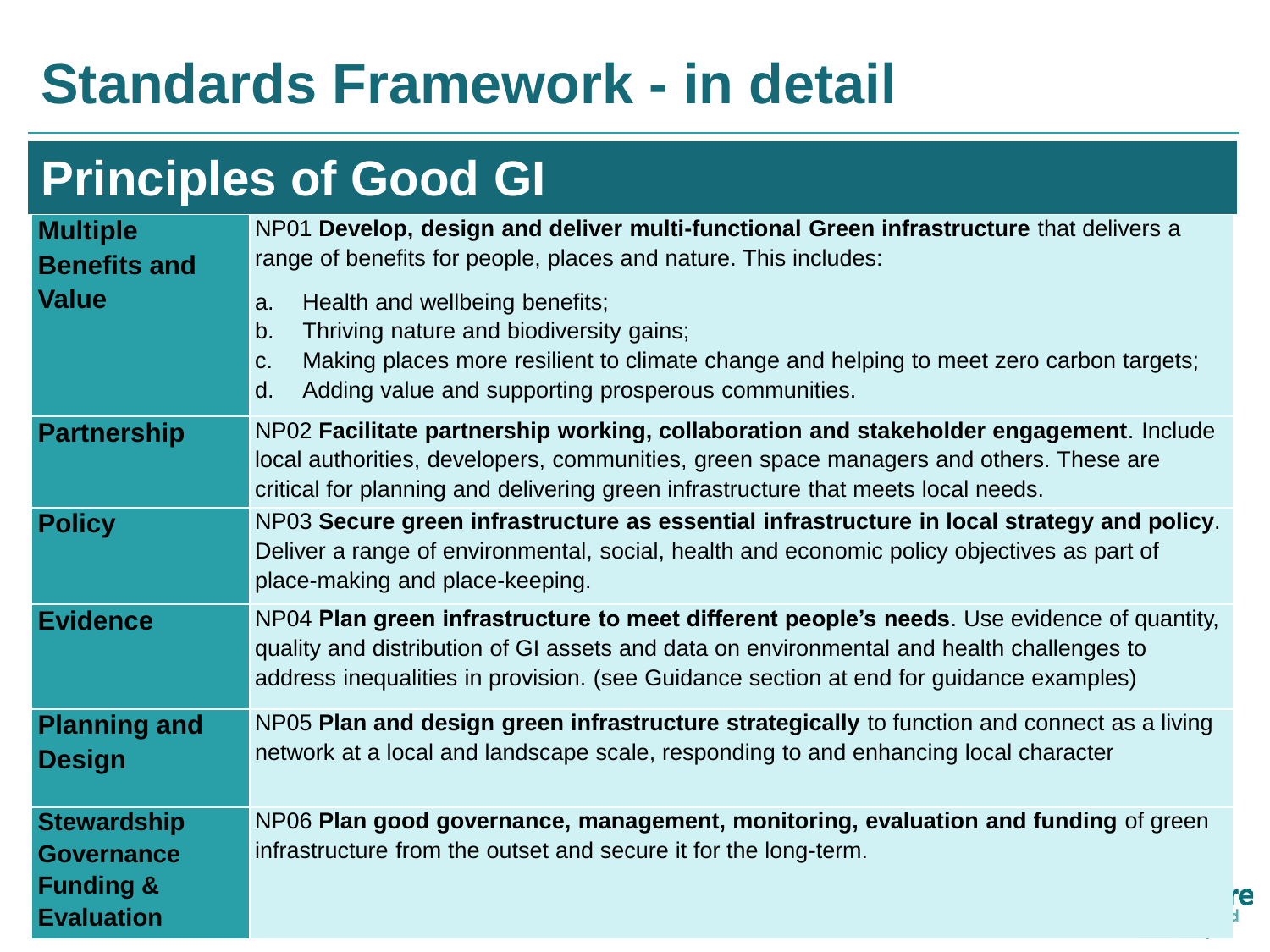#### **Principles of Good GI**

**PROCESS MAP 1**: DEVELOPING A GREEN INFRASTRUCTURE (GI) STRATEGY

*Process for Local Planning Authorities (LPAs)*

**PROCESS MAP 2**: INCORPORATING GREEN INFRASTRUCTURE (GI) INTO DEVELOPMENT *Process for Developers and Design Teams*

**PROCESS MAP 3: ENSURING NEW** DEVELOPMENTS DELIVER GOOD GREEN INFRASTRUCTURE (GI)

*Process for Development Managers within Local Planning Authorities (LPAs)*

**PROCESS MAP 4**: INCORPORATING GREEN INFRASRTUCTURE INTO NEIGHBOURHOOD PI ANS

*Process for communities developing Neighbourhood Plans*

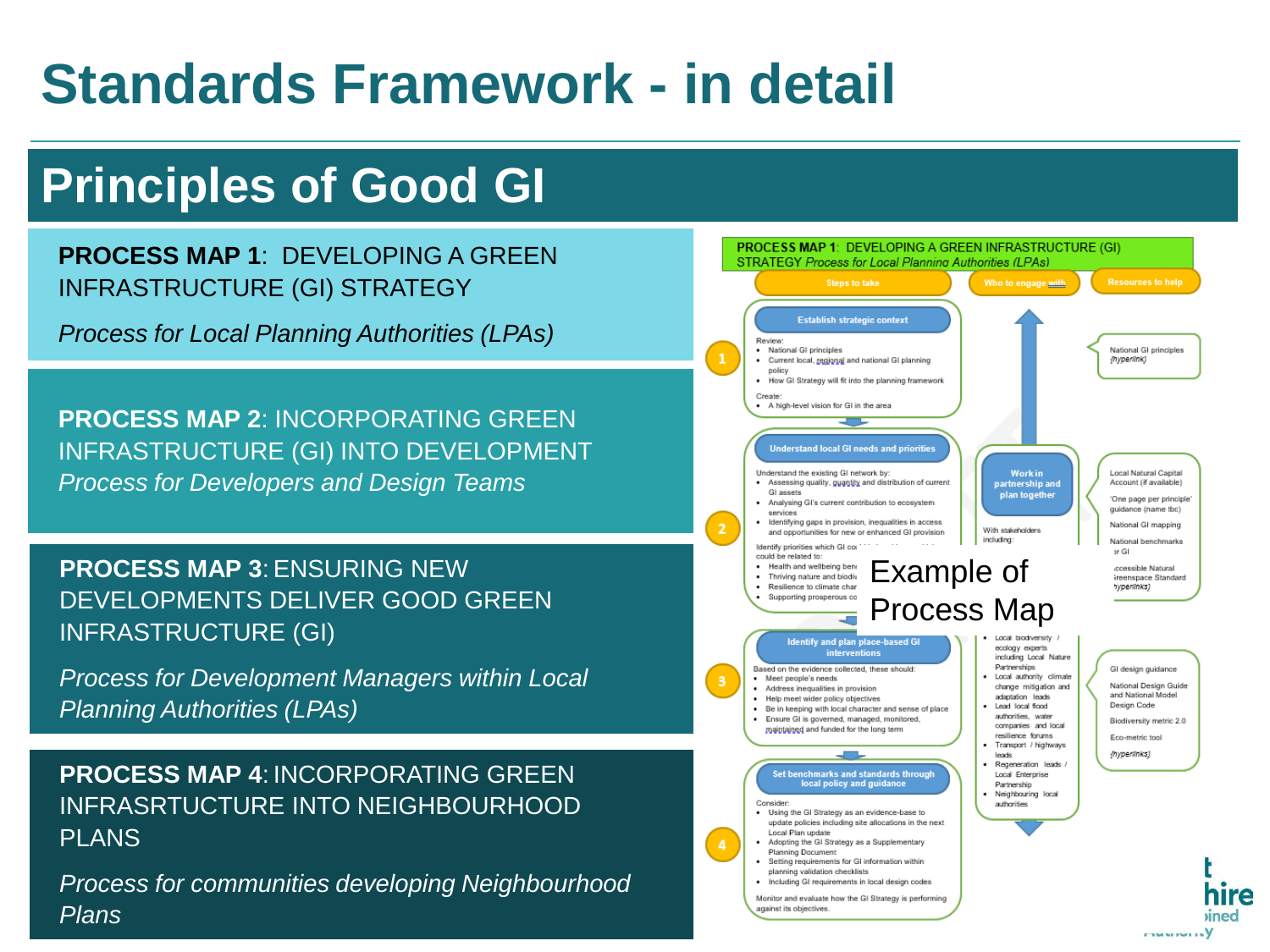#### **GI Standards: updated Accessible Natural Greenspace Standards (ANGSt)**

| <b>Doorstep Greenspace</b><br>(new addition)        | At least 0.5 ha within 200<br>metres or under 5 mins<br>walk*                                                                                 | includes a wider range of greenspace<br>especially important in existing built up<br>areas where homes don't have gardens.                                   |
|-----------------------------------------------------|-----------------------------------------------------------------------------------------------------------------------------------------------|--------------------------------------------------------------------------------------------------------------------------------------------------------------|
| <b>Local Greenspace</b>                             | At least 2 ha within 300 m<br>(straight line route) or 500 m<br>(actual walking/cycling route)<br>i.e. within 5-10 mins walk*<br>2 mins cycle | especially relevant in new urban extensions<br>and garden communities as part of accessible<br>nature recovery and biodiversity /<br>environmental net gain. |
| Neighbourhood<br>(new addition)                     | 10 ha within 1 km or a 15-20<br>mins walk*<br>(straight line – or network<br>distance to be determined)<br>4 mins cycle                       | Distance criteria to promote active travel<br>to visit greenspace. We are testing the<br>size criteria around this i.e. the size within<br>a 15-20 min walk  |
| Wider neighbourhood                                 | At least 20ha within 2km                                                                                                                      | eg parks and gardens                                                                                                                                         |
| <b>District</b>                                     | 100 ha within 5 km<br>20 mins cycle                                                                                                           | eg country parks, access land, accessible<br>woodland.                                                                                                       |
| <b>Sub-regional</b>                                 | 500 ha within 10 km<br>40 mins cycle                                                                                                          | e.g. access land, accessible woodland, and<br>the largest nature reserves.                                                                                   |
| <b>Local and National</b><br><b>Nature Reserves</b> | LNRs and NNRs of at least 1<br>ha per 1000 population                                                                                         | measured at district/borough level (original<br>е<br><b>ANGSt criterion only included LNRs)</b>                                                              |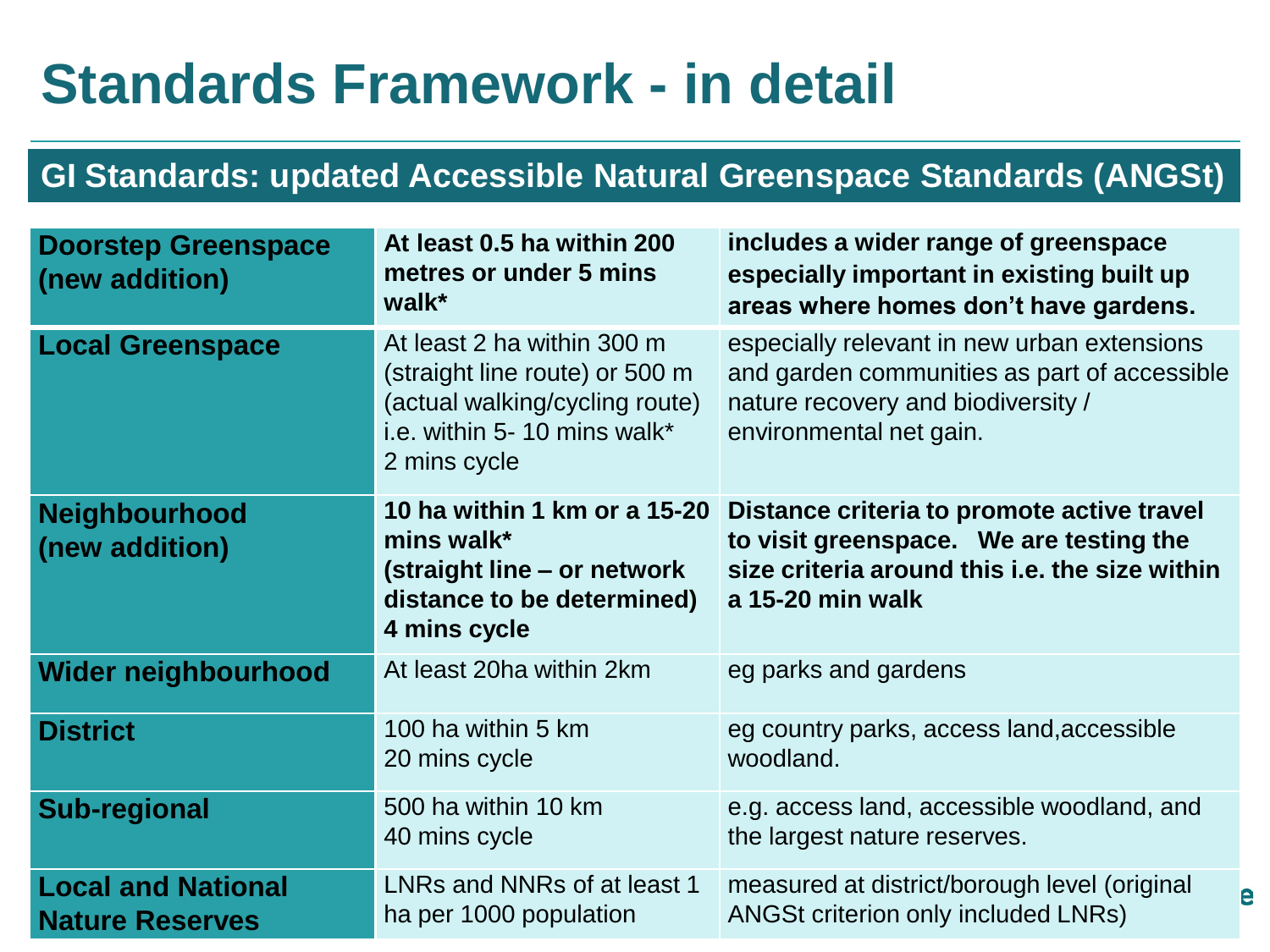#### **GI Standards – Urban Greening Factors**

A tool that evaluates and quantifies the amount and quality of **urban greening** that a scheme provides to inform decisions about appropriate levels of **greening** in new developments

UGF works well in higher density urban districts that generally struggle to significantly increase the quantum of green space but can benefit incrementally from the addition of greenery within development

Developed in London and incorporated into London Plan

Calculated by multiplying:

- the area of each type of land cover with the relevant weighting factor in the table (see table 1 as an example of a scoring table)
- summing the weighted scores
- dividing the result by the total land area of the site



London Plan sets a standard for an UGF of 0.3 for commercial development and 0.4 for residential development. It is important to note that UGF **does not consider losses**, so a UGF of 0.4 could represent a loss if the starting baseline is over 0.4 (e.g. in greenfield development)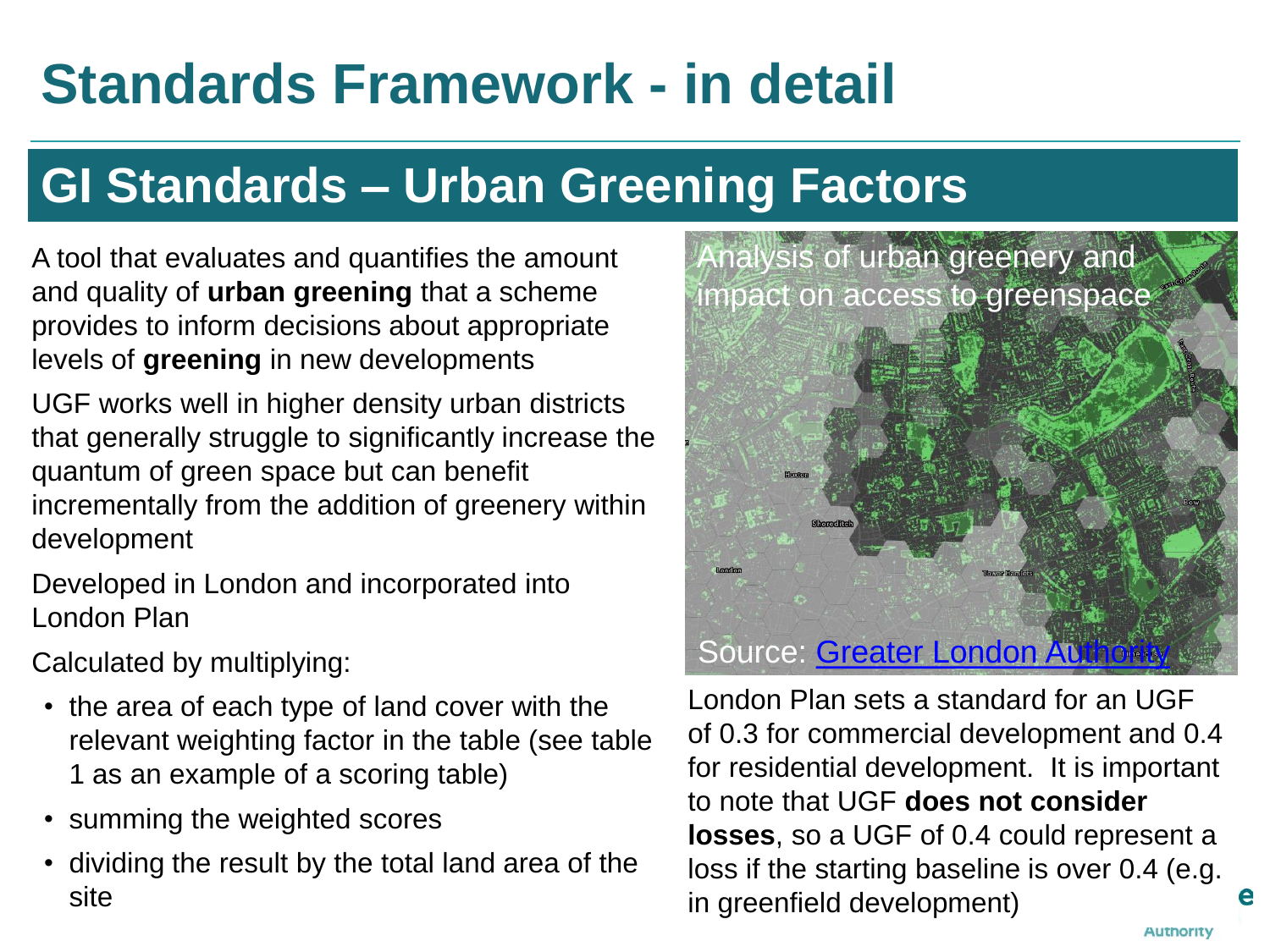#### **GI Standards: Urban Greening Factors**

| GLA New London Plan (2019) Table 8.2 - Urban Greening Factors |                                                                                                                                                               |        |  |  |  |
|---------------------------------------------------------------|---------------------------------------------------------------------------------------------------------------------------------------------------------------|--------|--|--|--|
| <b>No</b>                                                     | <b>Surface Cover Type</b>                                                                                                                                     | Factor |  |  |  |
| 01                                                            | Semi-natural vegetation<br>(e.g. trees, woodland, species-rich grassland) maintained or established on site.                                                  | 1.0    |  |  |  |
| 02 <sub>z</sub>                                               | Wetland or open water (semi-natural; not chlorinated) maintained or established on site.                                                                      | 1.0    |  |  |  |
| 03                                                            | Intensive green roof or vegetation over structure.<br>Substrate minimum settled depth of 150mm [see livingroofs.org for descriptions].                        | 0.8    |  |  |  |
| 04                                                            | Standard trees planted in connected tree pits with a minimum soil volume<br>equivalent to at least two thirds of the projected canopy area of the mature tree | 0.8    |  |  |  |
| 05                                                            | Extensive green roof with substrate of minimum settled depth of 80mm (or 60mm beneath<br>vegetation blanket) [meets the requirements of GRO Code 2014].       | 0.7    |  |  |  |
| 06                                                            | Flower-rich perennial planting [see RHS perennial plants for guidance].                                                                                       | 0.7    |  |  |  |
| 07                                                            | Rain gardens and other vegetated sustainable drainage elements [see CIRIA for case-studies]                                                                   | 0.7    |  |  |  |
| 08                                                            | Hedges (line of mature shrubs one or two shrubs wide) [see RHS for guidance].                                                                                 | 0.6    |  |  |  |
| 09                                                            | Standard trees planted in pits with soil volumes less than two thirds of the projected canopy area<br>of the mature tree.                                     | 0.6    |  |  |  |
| 10 <sup>1</sup>                                               | Green wall - modular system or climbers rooted in soil [see NBS Guide to Façade Greening].                                                                    | 0.6    |  |  |  |
| 11                                                            | Groundcover planting [see RHS Groundcover Plants for overview].                                                                                               | 0.5    |  |  |  |
| 12 <sup>2</sup>                                               | Amenity grassland (species-poor, regularly mown lawn).                                                                                                        | 0.4    |  |  |  |
| 13                                                            | Extensive green roof of sedum mat / other lightweight systems not meeting GRO Code 2014.                                                                      | 0.3    |  |  |  |
| 14                                                            | Water features (chlorinated) or unplanted detention basins.                                                                                                   | 0.2    |  |  |  |
| 15 <sup>2</sup>                                               | Permeable paving [see CIRIA for overview].                                                                                                                    | 0.1    |  |  |  |
| 16                                                            | Sealed surfaces (e.g. concrete, asphalt, waterproofing, stone).                                                                                               | 0.0    |  |  |  |

For example, an office development with a 600 sqm footprint on a site of 1,000 sqm including a green roof, 250 sqm car parking, 100 sqm open water and 50 sqm of amenity grassland would score the following:

 $(0.7 \times 600) + (0.0 \times 250) + (1 \times$  $100$ ) + (0.4 x 50) / 1000 = 0.54

So, in this example, the proposed office development exceeds the interim target score of 0.3 for a predominately commercial developmer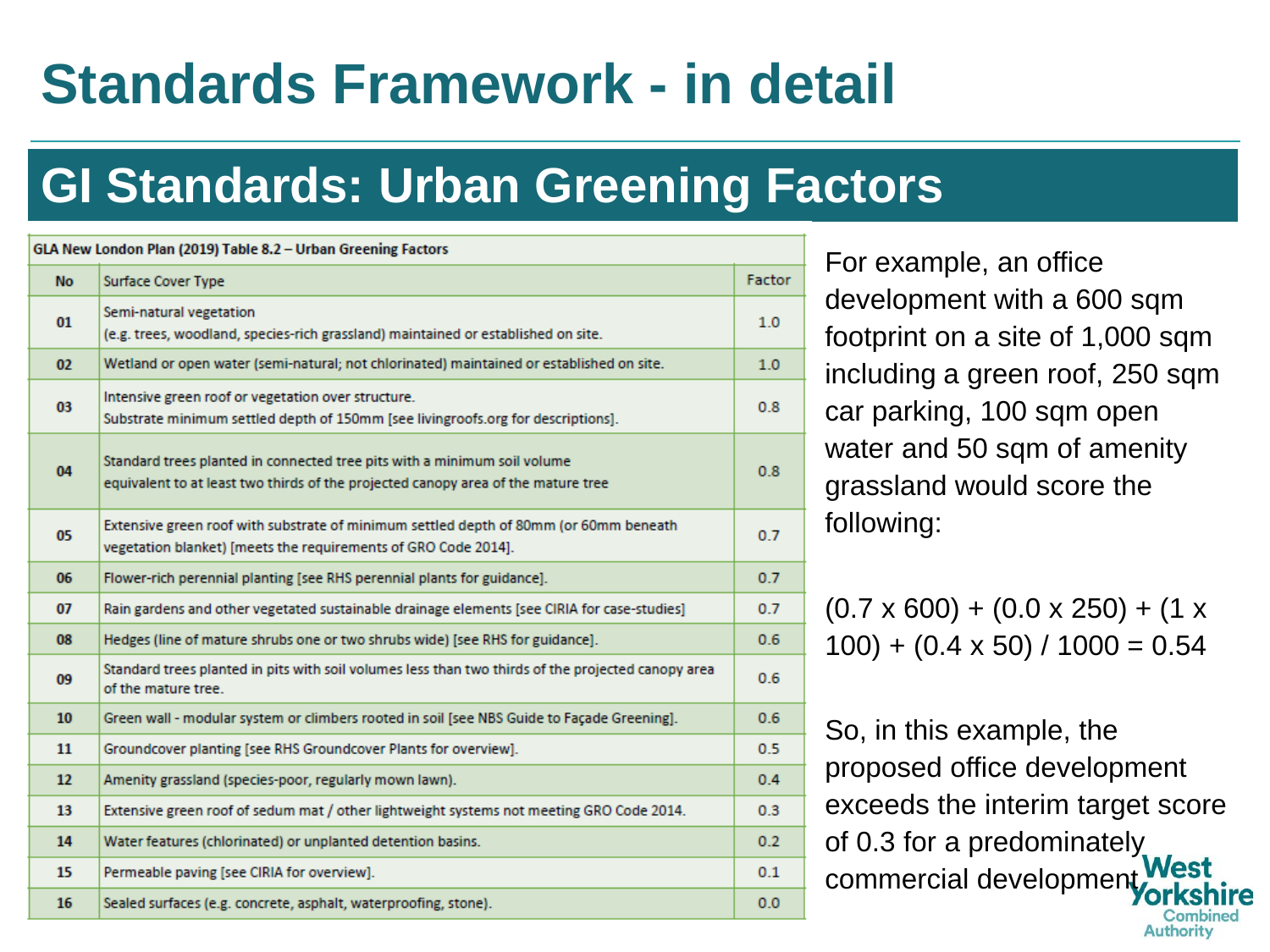#### **Comparison of standards**

|                                    | <b>Biodiversity Net Gain</b><br>(minimum 10%)                                                                                                                                         | Eco-metric*                                                                                                                                                      | <b>Urban Greening Factor (0.3</b><br>for commercial and 0.4 for<br>residential)                                                                           |
|------------------------------------|---------------------------------------------------------------------------------------------------------------------------------------------------------------------------------------|------------------------------------------------------------------------------------------------------------------------------------------------------------------|-----------------------------------------------------------------------------------------------------------------------------------------------------------|
| <b>Greenfield</b><br>development   | Biodiversity net gain (min 10%)<br>can be delivered on and/or off<br>site.                                                                                                            | Used help to maximise gains<br>and minimise losses from<br>development across 18 different<br>ecosystem services. Helps to<br>support multi-functionality of GI  | UGF could be designed to set min on-<br>site greening based on specific service<br>(eg permeability or other services)                                    |
| <b>Urban</b><br><b>Development</b> | Biodiversity net gain (min 10%)<br>can be delivered on and/or off<br>site. Where baseline<br>biodiversity is zero, there is<br>potential to set minimum<br>standard for biodiversity. | Used help to maximise gains<br>and minimise losses from<br>development across 18 different<br>ecosystem services. Helps to<br>support multi-functionality of GI. | UGF could be designed to set min on-<br>site greening based on specific service<br>(eg permeability or other services)                                    |
| <b>Area-wide</b>                   | BNG is not normally applied at<br>an area-wide level to determine<br>quantum of biodiversity.                                                                                         | The eco-metric scoring matrix is<br>being tested at an area-wide<br>level as a baseline against which<br>to test development scenarios.                          | A simpler version of UGF, greenness<br>ratio (ratio of soil/vegetation to man-<br>made surfaces eg 50%) -use as a<br>measure of the greenness of an area. |

\* [eco-metric](https://ecosystemsknowledge.net/ecometric) is a tool to assess how to maximise gains and minimise losses across 18 different ecosystem services, being tested by Birmingham and Cumbria as part of national Standards Trial

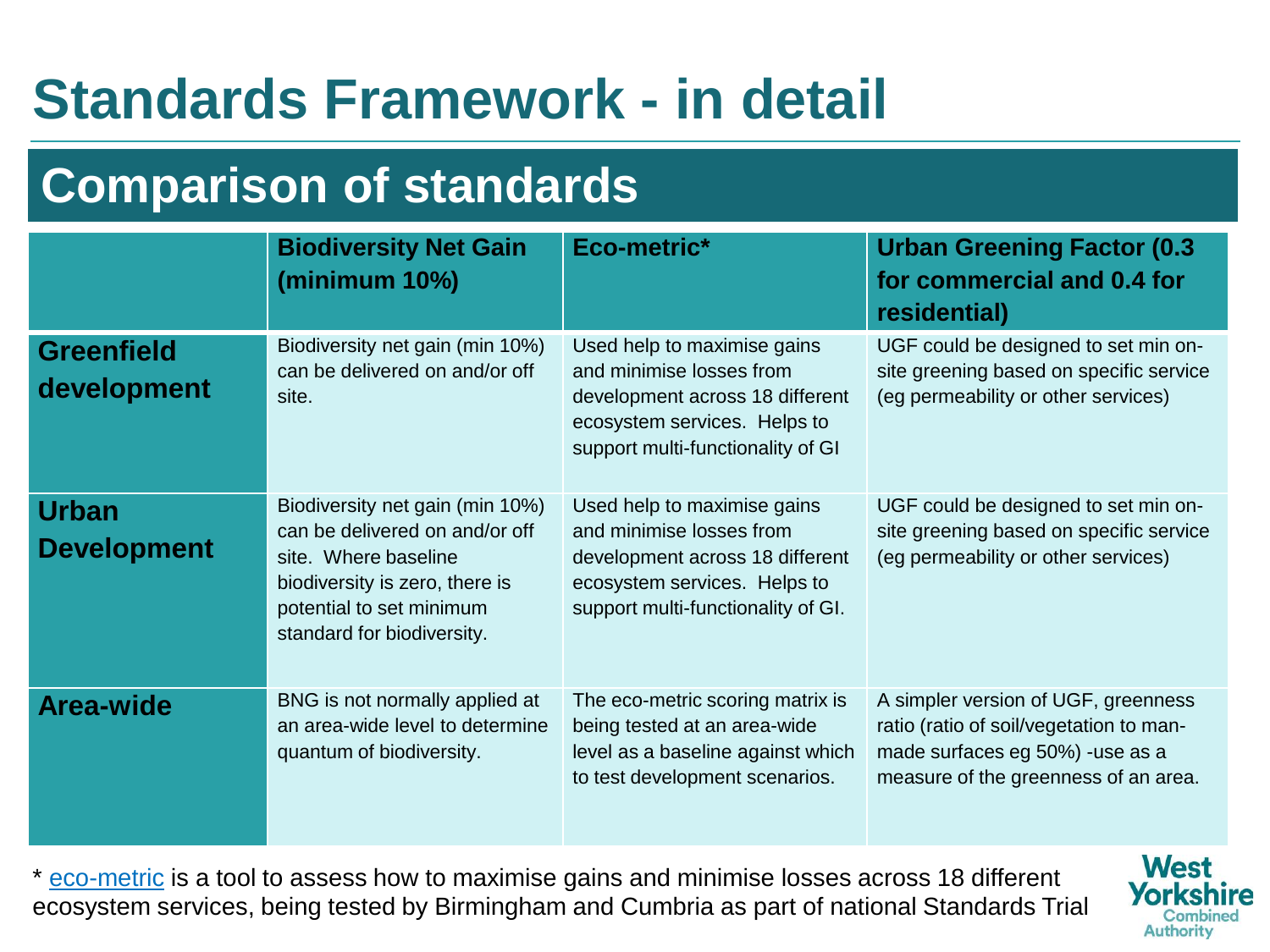#### **Benchmarking/Mapping**

- Green and blue space land cover
- Greenness Ratio
- Accessible natural greenspace
- Woodland
- Public Rights of Way
- Socio-economic data

soil/vegetation land cover versus manmade surface (50/250m grid)

% of population with access

Hectares per head of accessible natural greenspace; (+ Hectares of LNR/NNR per 1,000 population)

Analysis of population density and population growth in relation to access to accessible natural greenspace;

access to greenspace by level of deprivation (using the Index of Multiple Deprivation), ethnicity, disability and long-term illness